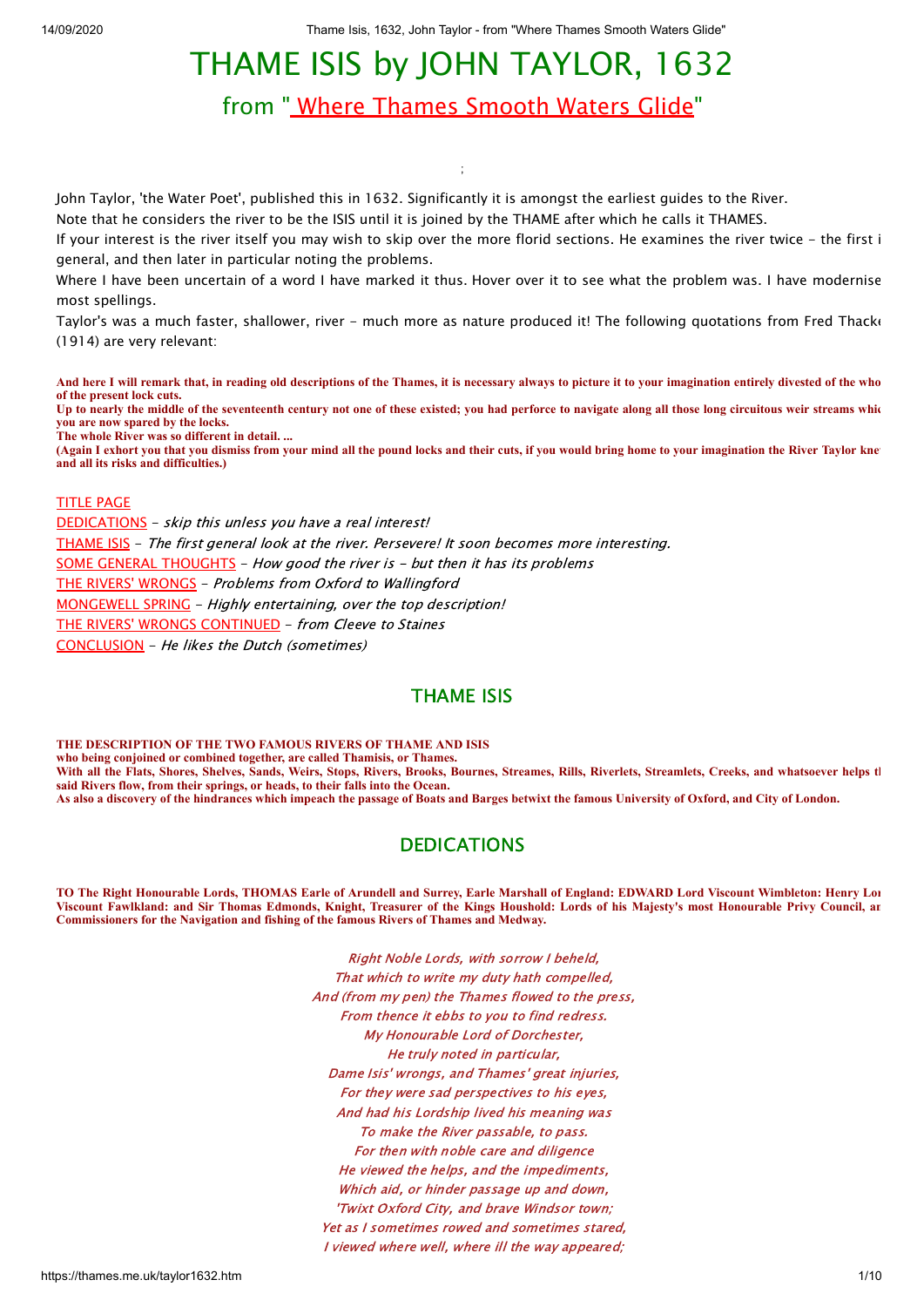And here I have described the way we went, Commixing truth with honest merriment, My thread-bare wit a mad wool gathering goes, To shew the things in verse I saw in prose; And (Honourable Persons) I humbly crave, My artless lines may your acceptance have, Wishing each fault removed (which stands unfit) As soon as you can read what I have writ, Desiring God to give you high content Here, and here after glory permanent.

Humbly devoted with his best endeavours to all your Honourable personages, JOHN TAYLOR.

**TO The memory of the truly Noble deceased DUDLEY CARLETON, Lord Viscount Dorchester, principal Secretary of State to his Majesty of GREA BRITAIN.**

> IF He be blest that is of Noble blood, And being made great, is both great and good, Who is a Christian every way complete, Who holds it better to be good than great, Whose life was guided with good Conscience, Whose end was saving faith and penitence, These blessings Noble Dorchester were thine, And these have made thee Immortal and divine.

<span id="page-1-0"></span>**To any Body.**

I That ne'er tasted the Castalian fount, Or came in ken of the Thessalian Mount; I that could ne'er attaine to wet my lips, With Tempes liquor, or sweet Aga pps, Who never yet have so much favour won, To purchase one carrouse from Helicon, Who with good Poets dare compare no way But one, which is in being poor as they; And having never seen the Muses' hill, Am plentifully stored with want of skill, Then Fount, or Mount, nor sacred trebl trine, Are no assistants in this worke of mine: But ancient Isis current crystal spring Inspires my brain, and I her praises sing, And Thame with Isis joins his pearly streams, Whose combination are my ample themes; Though (for the most part) in the tracts I tread, Of learnéd Camden, Speed, and Hollinshead, And Drayton's painfull Polyolbyon, Whose fame shall live, despite oblivion, These are the guides I follow, with pretence T'abbreviate and extract their Quintessence; Nor can it be to them disparagement, That I come after in the ways they went, For they of former writers followers be, I follow them, and some may follow me; And man to man a Presidence is made In Art or Science, mystery or Trade, As they before these Rivers bounds did show, Here I come after with my Pen and row.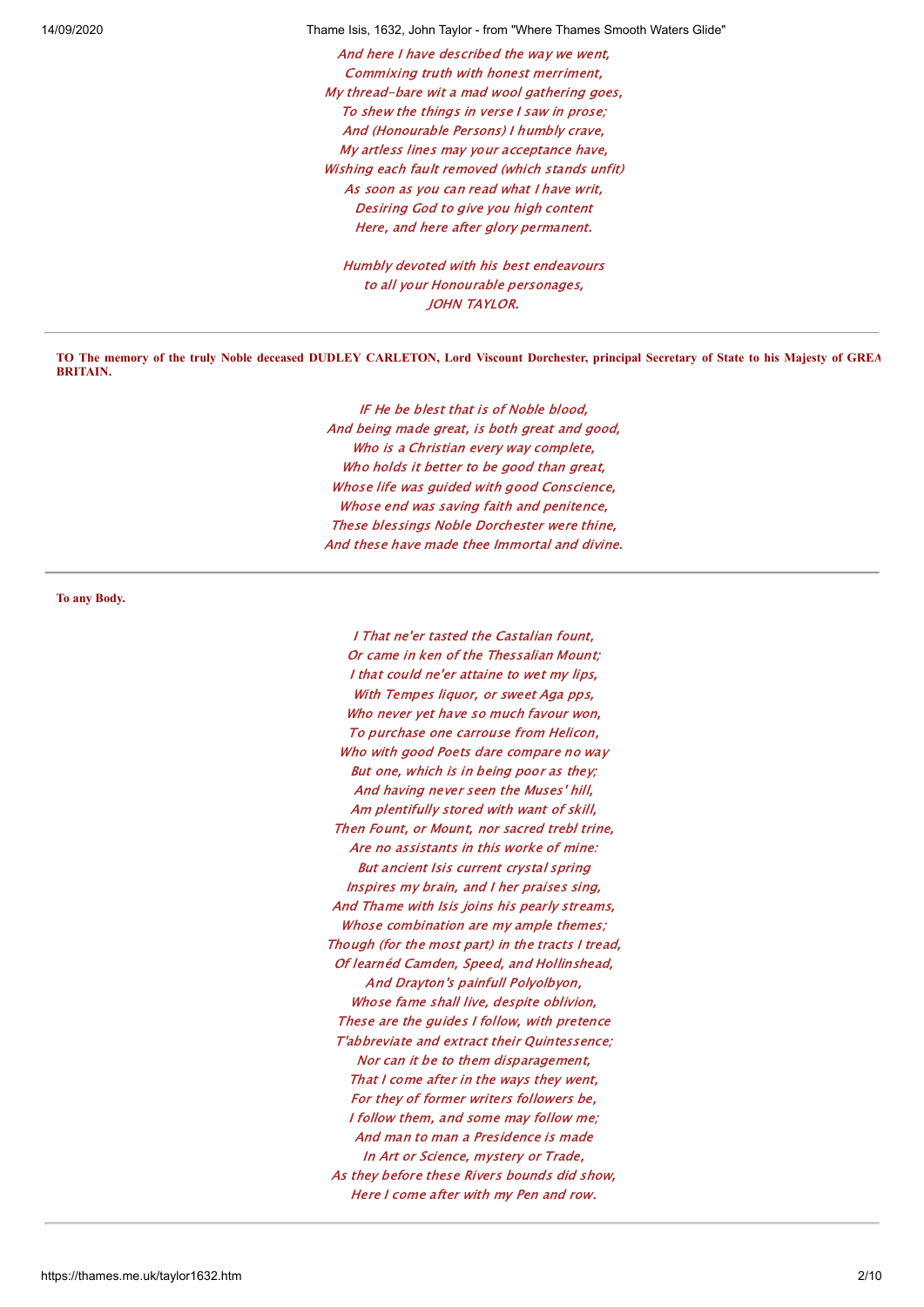### THAME ISIS

Our patron Phoebus, whose sweet influence, Doth quicken all our reason, life and sense, 'Tis he makes grass to grow, and Rivers spring He makes both my songs, subject, and me sing His beams the waters do extenuate To vapours, and those vapours elevate Into the middle Region, where they tumble, And melt, and then descend and are made humble, Moistening the face of many a spacious hill, Where soaking deep the hollow vaults they fill, Where into Rivers they again break out, So nature in a circle runs about. Large Downs do treasure up great store of rain, Whose bowels vent it in the vales again: No place in England could a treasure keep, Thames to maintain, but Coteswold (queen of sheep) In Gloucestershire (my dearest mother earth) From whose fair City I derive my birth, Are Coteswold hills, and in the farthest cliff Of all those hills of Isis head is chief: Scholars from Gloucester that to Oxford ride The truth of my assertion oft have tried; On their right hand near Cubberley they pass, Two Wells as sweet as milk, as clear as glass, Whence Isis first doth pedegree derive, Those two are able there two mills to drive. At Burton on the water, south from Stow Upon the Wold, great veins of waters flow To Burford, and to Witney, and along Till they make meadows large, and Isis strong. The famous River Isis hath her spring Near Tetbury, and down along doth bring As hand-maids to attend her progress, Churne, Colne, Windrush, Evenlode, Leech, whose windings turn, And Meads, and Pastures trims, bedecks, and dresses, Like an invaluable chain of ESSES. After relief of many a Duck and Goose, At Saint John's bridge they make their rendezvous, And there like robbers crossing London way, Bid many a bare-foot Welshman wade or stay. Close under Oxford one of England's eyes, Chief of the chiefest Universities, From Banbury desirous to add knowledge To zeal, and to be taught in Magdalen College, The River Charwell doth to Isis run, And bears her company to Abingdon, Whilst very near that town on Berkshire side, The River Ock doth into Isis glide; These fountains and fish-breeding Riverlets, (The Countries nurses, nourishers, and teats,) Attend Dame Isis down to Dorchester, Near which her lovely Tame doth meet with her, There Tame his Isis doth embrace and kiss, Both joined in one, called Tame or Tame Isis, Isis like Salmacis becomes with Tame Hermaphrodite in nature and in name. Tame doth derive his Spring or Pedigree Near Mesworth in the vale of Aylsbury, From whence he many miles with strange meanders, To find his lovely Isis slowly wanders,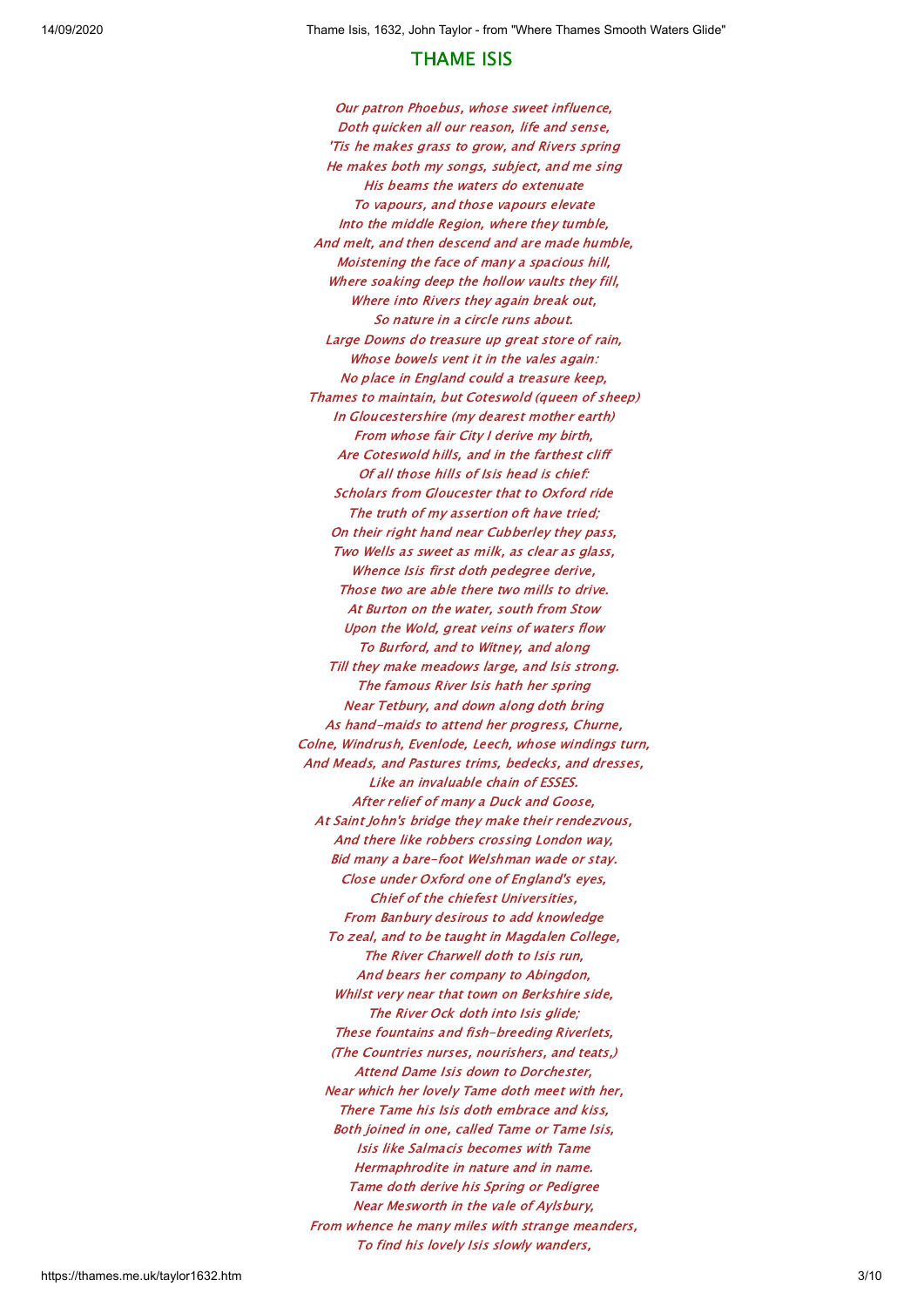Through fertile lands a quiet course he keeps, 'Till Southward under Whately bridge he creeps, And (like a Pilgrim) travels all alone, No Brook or River waiting him upon, Onely three nameless Riverlets and two springs, Which very privately their tribute brings, Bewailing Isis' absence, and his fate, Poor Thame all heavy and disconsolate, Unnavigable, scorned, despised, disgraced, Having in vain so many paces paced; Despairing and quite desperate with these harms, He hurls himself unwares in Isis arms; Nor closer can the bark be to the tree, Than their enfoldings and embracings be; They rise and fall together, and they are In want and plenty to have equal share; Sad Thame with Isis will be both one river, 'Till in the Ocean they their names deliver. At Wallingford and Pangbourne, two small rivers, Their homages to Thamisis instils. The more the river runs, the more 'tis spreading, 'Till in its course it falls as low as Reading, There Kennet kindly comes with force and source, To aid and help Thamisis in their course. The head of Kennet is near Ramsbury, Passing to Hungerford by Newbury. The river Enborne out of Hampshire flies, To Kennet with some nameless small supplies Of peloric rills, which passing here and there, Who to repeat, tedious and needless were. To Sunning and by Bisham Thames descends To Marlow (called great) from whence it wends; Whereas a little rill from Wickham town, To wait upon the Thames comes gliding down; Then pleasantly the river takes free way To Topley hills, by Maidenhead and Bray, 'Till it to Windsor and to Staines doth win, And there the river Colne comes gliding in: Colne hath its head or spring in Hertfordshire, At Abbots Langley, or else very near, With some small petty rills and riverlets, By Colbrooke unto Staines and Thames it gets, The river Wey, with divers nameless springs Near Chertsey, unto Thames their service brings. Wey (beyond Guildford) helped with creeks and crooks, At last at Oatlands towards Sunbury looks, And there a little rill, (scarce worth a line) In Middlesex doth with the Thames combine. Near Rygate town the river Mole is found, Bearing its course, runs (Mole-like) under ground; But rising up by Notbury again, At Molsey it the Thames doth entertain. From Ewell town the river Brent makes haste, Who by the Thames is lovingly embraced: Next which is Chiswick town, and Hammersmith, It entertaines a rill, or little frith, And after that below, near Wandsworth mill, Comes in another brook or nameless rill; Thus I the river bring; and it brings me From their first springs to London bridge you see. Now from the bridge below descend I must, Till Thames itself doth in the Ocean thrust, And if my pains to good men prove a pleasure,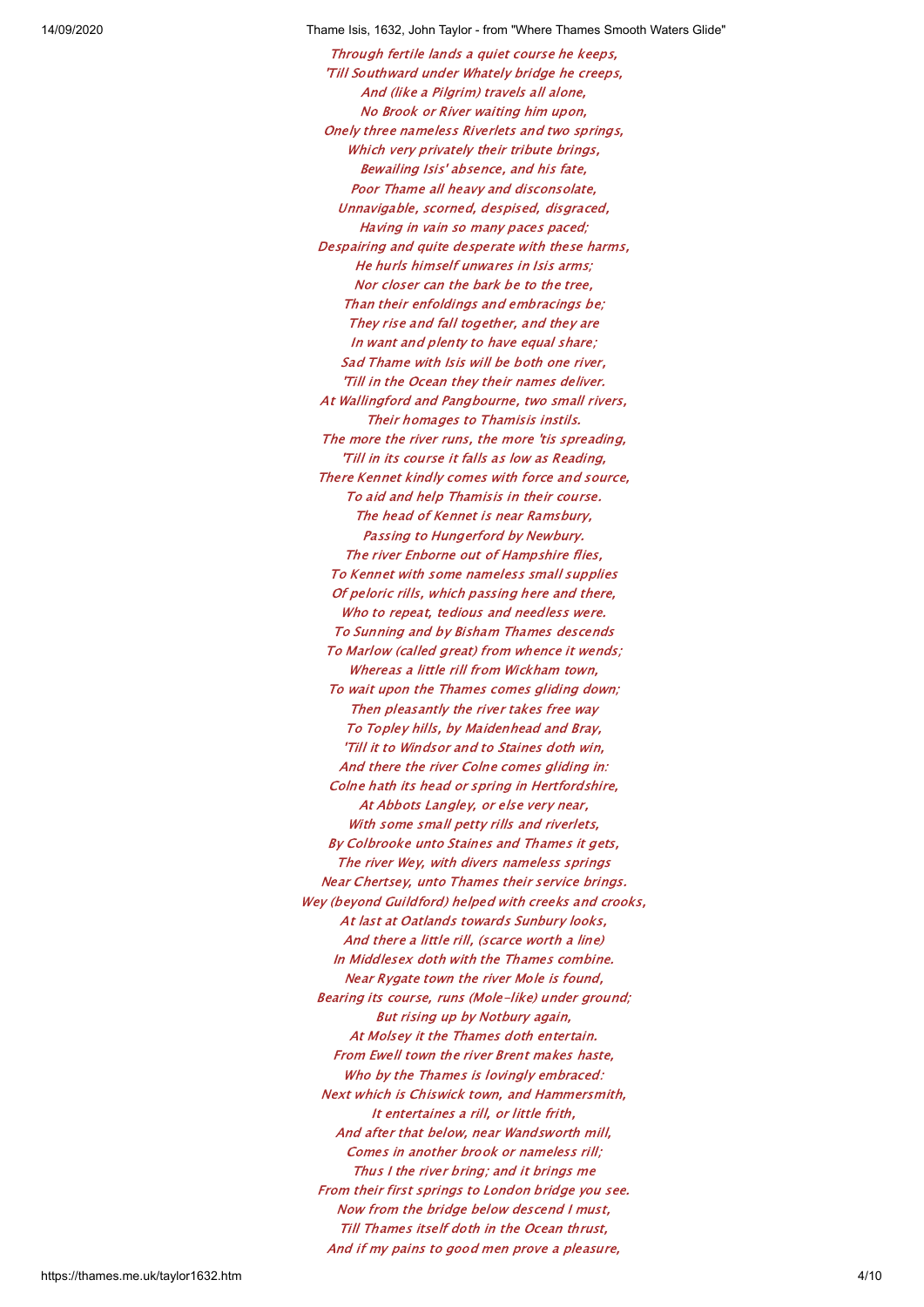My gain's beyond my merit, beyond measure, Of Watermen, men scarce can find a Slower, Yet hey, to Gravesend hoe and somewhat lower. Brave London Bridge claims right pre-eminence For strength, and Architect's magnificence, To be true None-such, for no eye beheld A bridge which it each way hath paralleled. The arches (Tame and Isis) shady bowers, Through which both East and West in twice twelve hours Twice Neptune greets it flowing from the Main, And twice the river sends it back again, And as the floods or ebbs increase or falls, They through the arches murmur Madrigals, Whilst th' Eddies divers ways doth turn and trace, Thame doth with Isis dance the wild goose chase, From this rare matchless piece of workmanship, I with the tide of Ebb must quickly slip, And down into the River Lea I hie, That parts Mid-saxon from East Saxony. Which river falls from Ware to Walthamstow, And down by Layton unto Stratford Bow, Some call it Lea, but Camden calls it Stowre, And near Blackwall it in the Thames doth pour, Next Rodeing is (a Brook or river small) Which Ford from Barking into Thames doth fall. From Havering, Burntwood and from Ockingdon, Three little Rills into the Thames do run, They're nameless, or scarce worth the nomination. And so on Essex side I end my station. And now I'll cross into the County Kent To note what rivers from her bound are sent, To wait upon the mighty big swollen Thames, Who now is grown the Prince of Britain's streams. By Bromley glides the river Ravensbourne To Deptford down with many a wandering turn, The river Darrent is the next and last, Which down by Dartford into Thames is cast. And thus from Gloucestershire near Tetbury And Buckinghamshire close by Aylsbury, I have brought Isis and her partner Thame With twenty seven helps losing each their name, Who spend themselves to make the Thames grow great, 'Till (below Lee) it lose both name and seat,

#### SOME GENERAL THOUGHTS

<span id="page-4-0"></span>Through many Countries as these waters pass, They make the Pastures fructify in grass: Cattle grow fat, and cheese and butter Cheap, Hay in abundance, Corn by stack and heap, Beasts breed, and Fish increase, fowles multiply, It brings wood, Coal, and Timber plenteously: It bears the lame and weak, makes fat the lean, And keeps whole towns and countries sweet and clean; Wer't not for Thames (as heavens high hand doth bless it) We neither could have fish, or fire to dress it, The very Brewers would be at a fault, And buy their water dearer than their malt, And had they malt and water at desire, What shift (á God's name) would they make for fire? There's many a Seaman, many a Navigator, Watermen, fishers, bargemen on this water,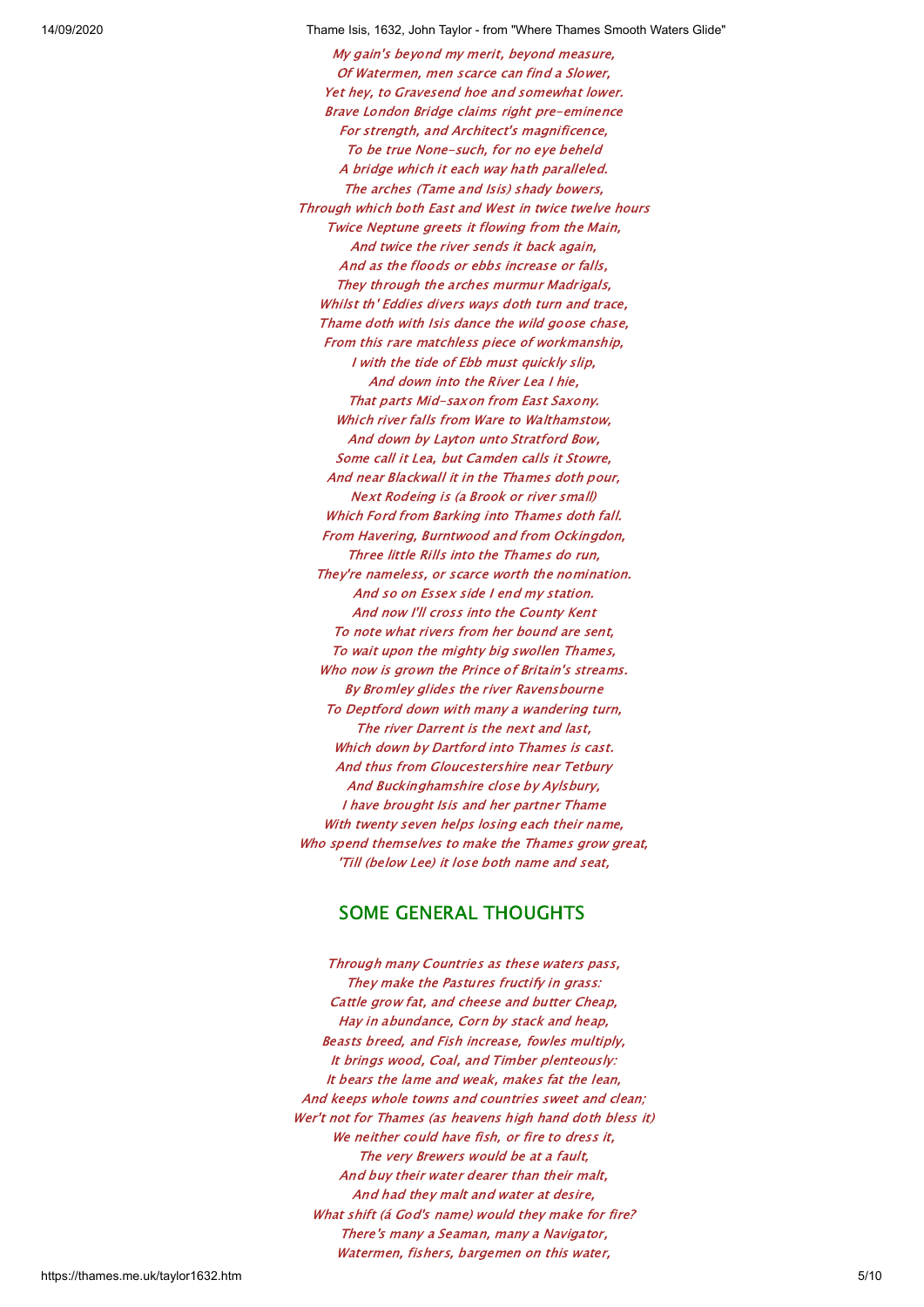Themselves and families beyond compare, In number more than hundred thousands are, Who do their Prince and Country often serve, And wer't not for this river might go starve; And for the good to England it hath done, Shall it to spoil and ruin be let run? Shall private persons for their gainfull use, Engross the water and the land abuse, Shall that which God and nature gives us free, For use and profit in community, Be barred from men, and dammed up as in Thames, (A shameless avarice surpassing shames;) I speak not of the rivers bounds below, Whereas the tides perpetual ebb and flow, Nor is the river wanting much repair, Within the bounds of London's honoured Mayor, Which limits all are clear from stakes and piles, Beyond Staines bridge (that's more than forty miles)

#### THE RIVERS' WRONGS

<span id="page-5-0"></span>But I (from Oxford) down to Staines will slide, And tell the rivers' wrongs which I espied, Not doubting but good minds their powers will lend, T'endeavour these abuses to amend: Therefore I pray the Readers to dispense, And pardon my abrupt intelligence.

From Oxford two miles Iffley distant is, And there a new turnpike doth stand amiss, Another stands at Sandford, below that, Weeds, shelves, and shoals all waterless and flat; At Nuneham lock there's placed a fishing weir, A gravel hill too high, scarce water there; At Abingdon the shoals are worse and worse, That Swift ditch seems to be the better course, Below which town near Sutton there are left Piles that almost our Barge's bottom cleft; Then Sutton locks are great impediments, The waters fall with such great violence, Thence down to Culham, stream runs quick and quicker Yet we rubbed twice aground for want of liquor. The Weir of Carpenter's sans fault I think, But yet near Wittenham town a tree did sink, Whereas by fortune we our Barge did hit, And by misfortune there a board was split; At Clifton there are rocks, and sands, and flats, Which made us wade, and wet like drowned rats, The passage bare, the water often gone, And rocks smooth worn, do pave it like free stone. From Clifton down to Wallingford we fleet, Where (for annoyance) piles are placed unmeet; From thence our Oars did down the river draw, Until we came unto a Mongewell Spa, A Bath, a Spring, a Fountaine, or a Rill, That issues from the bowels of a hill,

#### <span id="page-5-1"></span>OVER THE TOP DESCRIPTION OF MONGEWELL SPRING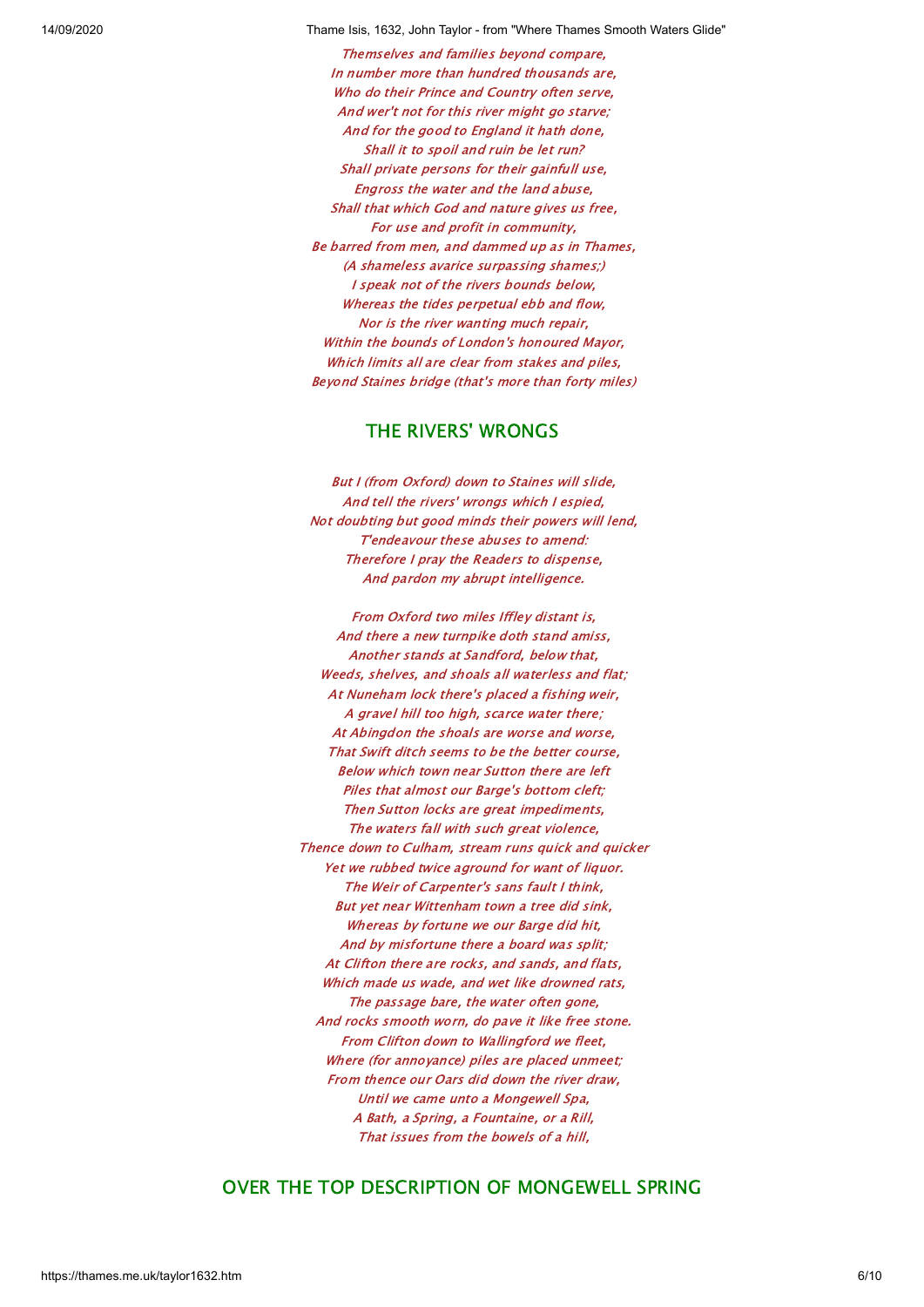A hill it may be termed, or demi-mountain, From out whose entrails springs this new-found fountain, Whose water (clear as Crystal, sweet as honey,) Cures all diseases (except want of money,) It helps the Palsy, Cramp, or Apoplexy, Scab scurf, or scald, or dropsy if it vex ye, The Plurisy, the Lethargy, Strangury, It cures the Cataract, and the Stone assure ye; The headache, Megrim, Canker, or the Mumps, Mange, Murrians, Meazles, Melancholy dumps, It is of virtue, vigor, and of force To drive all maladies from man or horse; Helped of a Tertian ague I saw one, Weak, and not worth the ground he went upon) Who drank the water mingled with the clay, And presently the Ague ran away; It cures an old sore, or a bruised blow; It made the deaf to hear, the lame to go; One dumb came thither, and straightway disputed, And on the trees are crutches executed; To heal green wounds it hath such Sovereign power, It cured a broken pate in half an hour, Which sconce was cracked on purpose to th'intent, To try the vertue of the Element. If any man imagine I do lie, Let him go thither, break his pate and try. Some say cracked maidenheads are there new soldered, I'm sure the hill with beggars is embroidered, And all those beggars are with little cost, With lice and scabs embroidered and embossed: And as it were the Well of Aristotle, The water is far fetched in many a bottle, The clay mixed with the liquor kills the Corns, Ah could it cure some Cuckolds of their horns, It would have patients out of every climate, More than my patience could endure to rime at, And had it but the virtue to surcease Some clamorous tongues, and make them hold their peace Thousands of husbands would their wives send thither; That they might be recovered all together. Apothecaries I lament your lots, Your medicines now will mould in Gallipots, Your drugs with barbarous names unbought will lie, And waste and languish in obscurity, 'Twill beggar all the Quacksalvers outright, And all our Mountebanks are undone quite, So what's become of me? can any tell? Good Reader helpe me out of this strange well; For with my pen its praise did mean to touch, And it (I fear) hath made me write too much, Which if I have, let your constructions be, Blame the strange working waters and not me: But he that says that I do over-do, Let him go thither and he'll do so too; Well farewell, Well, well fare thou, still excel, Increase in operation, Well farewell.

## <span id="page-6-0"></span>THE RIVERS' WRONGS CONTINUED

Beneath the fountain next is Cleeve lock's fall, And near to that a lock men Goring call,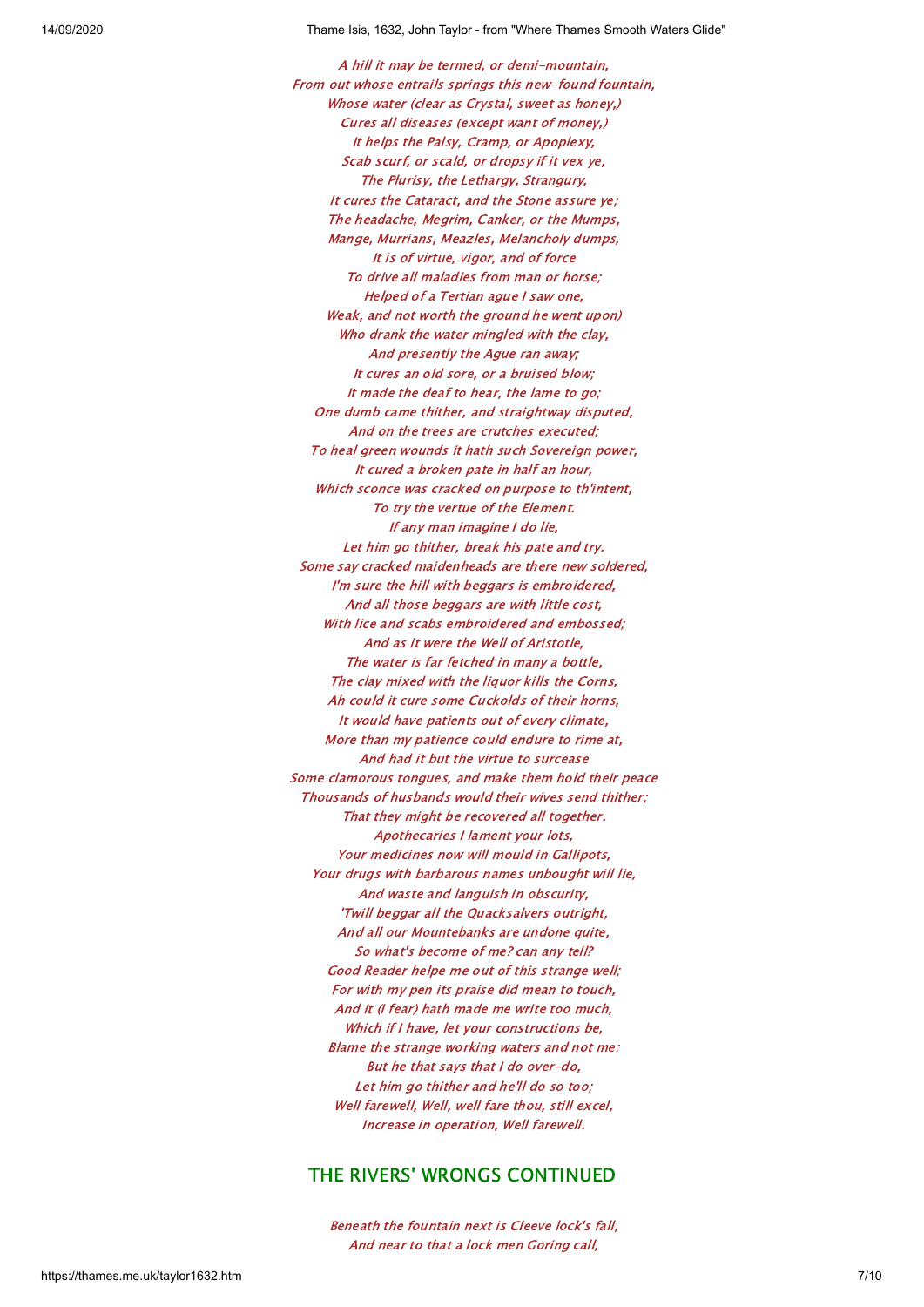But having past the lock at Goring's there, At Master Colton's house we had good cheer, With hearty welcome, but 'twas for his sake That did this hopefull business undertake, Yet with our hearty thanks we thank them all, That dined us like a solemn festival. From thence to Hart's lock downward we descended, And next to Whitchurch lock which must be mended, Because the waters turn so swift and various, And gainst our wills to dangerous courses carry us: Next there's a Weir, that if it had its right, Should be well Lybbed, or else removed quite; Below that Maple Durham lock appears, Where stands three faulty and untoward Weirs; Then near the bridge of Caversham there is One Welbeck's Weir, fit to be moved I wis; As past the lock at Caversham we row, We found the river very foul below, With weeds and hills of mud and gravel choked. That with our Oars and staves we thrust and poked. Next Breaches Weir near Sunning naught doth lie, And Sunning lock the groundsill is too high, Besides two Gin-holes that are very bad And Sunning bridge much need of mending had; Haules Weir doth almost cross the river all, Making the passage straight and very small, How can that man be counted a good liver That for his private use will stop a river? Shiplake, or Cottrel's lock stand very near, Not from that far is Elmes his fishing weir, Whereas the rivers' case is altered well, For Master Ployden near that place doth dwell; Marsh lock is placed a little above Henley, And there the Thames is kept indifferent cleanly, And here at Henley once in fifteen years, A River stranger in the street appeares, Whose cistern in the Woods his wealth doth gather, In that long space, and cannot get it rather, But gotten out of high-way-floods, and leaves, As Dutchmen keep the drops of their house-eaves. The cistern fills and then the walls break down, And send their stowage unto Henley town, Another fifteen years the walls repair, And fill the place with rain or thawed air, And being so replenished in that space, It runs (rub rub) close by the bowling place. Near Henley (some three quarters of a mile) A little I'll digress and change my style. Should I forget the good Judge Whitlock's love, Unmannered and ungratefull I should prove, It was about the time (as I remember) In August, some five days before September) We landed near the noble Judge's harbour, (With stomachs sharp as razor of a Barber) The time was short, we neither toyed nor trifled, The Kitchin, Pantry, Pastry straight we rifled; The Cellar and the Buttery both we forraged, By which brave booty we were much encouraged, Sack and good Claret drawn from Tierce and Punchion, For one whole day, and two evenings Nunchion; Our bread as good as ever baker sifted, Our wine (rare wine) as e'er to mouth was lifted, And in our business (though we all were hasty)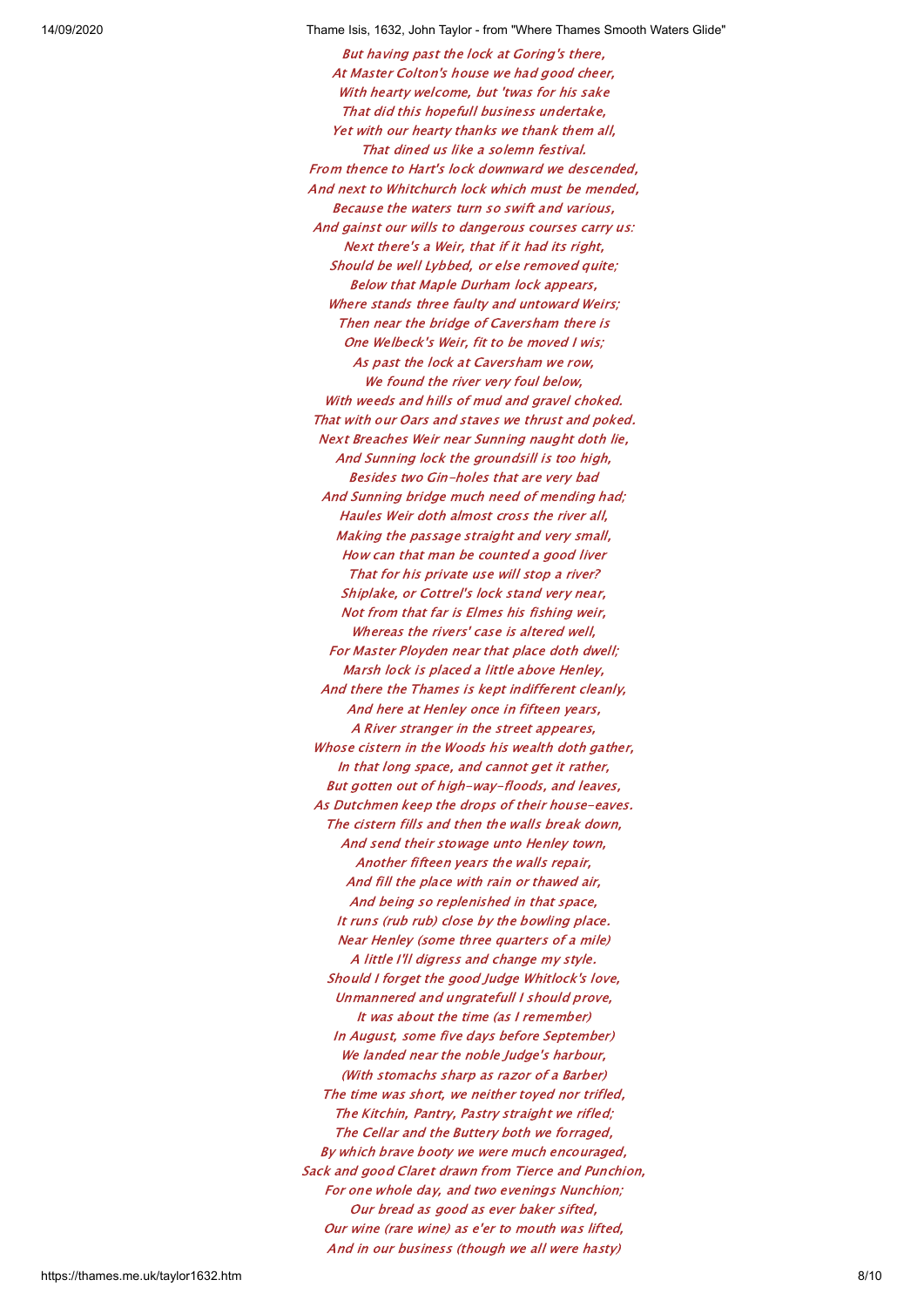We did surprise an excellent Venison pasty, We there did save the labour of inuiters; Whole joints of mutton proved us good sheep-biters, Our beer was bravely boiled and strongly malted, Our Pidgeon Pie was peppered well and salted, Most tender Chickens, Pullet, and a Capon, We (in our fury) did commit a rape on; A mighty scarlet Lobster last we seized, And so with these Acchats our minds were eased, But that which made our viands taste the better, Was welcome, which made each of us a debtor; And long may he and his survive and flourish, That did poor travellers so kindly nourish, These lines are writ in duty to express Our love, our duty, and our thankfulness. From thence we hied us with the stream and wind, And in the Barge at noon we bravely dined, And as our meat our grateful minds did move, We drank Judge Whitlock's health to show our love. Then came we to a lock called Hambledon, Whereas the stream a handsome course doth run; Next Medenham Weir doth speedy mending lack, It puts the Thames, and Thames puts it to wrack, And near Frogg-mill two paltry stops there are, That in the River take too great a share; Newlock at Hurley, and a Weir below, Almost a stop, (fit to be cleared I know;) Then Temple lock, 'bove Bisham Church there is, Beneath which is a Weir somewhat amiss, Then Marlow lock is worst I must confess, The water is so pinched with shallowness, Beneath which is a Weir should be defaced, And Cottrel's Weir of Cookham be displaced. Next Weir doth to one Holderness belong, Which doth the river most injurious wrong, Near which a Spring runs from the chalky hills, The which (not long ago) did drive two mills, The stop 'gainst Taplow Warren much doth spread Next Boulter's lock, (a mile from Maidenhead.) Thus have I past the locks, now weirs and stops, From thence as far as Staines mine Inkhorn drops. Above Maidenhead bridge a stop and one beneath, Which both to be amended I bequeath: Against Bray church, and Bray mill, stand three more, Indifferent bad as any were before; At the stop at Water Oakley naught doth lie, At Ruddles Pool the gravel hill's too high, The water turns so short, and runs so quick, That oft the Barges there aground do stick; Near Boveney Church a dangerous stop is found, On which five passengers were lately drowned; Below the bridge at Windsor (passing thus) Some needless piles stand very perillous: Near Eton College is a stop and weir, Whose absence well the river may forbear; A stop, a weir, a dangerous sunken tree, Not far from Datchet Ferry are all three; A gravel bed, two stops and stakes beside, Against and near old Windsor Church we spied, With two stops more we saw near Ankerwyke, And near my Lord Mayor's stone we saw the like, Besides an ait or Island there we found, Hedged far out into the stream to gain more ground: